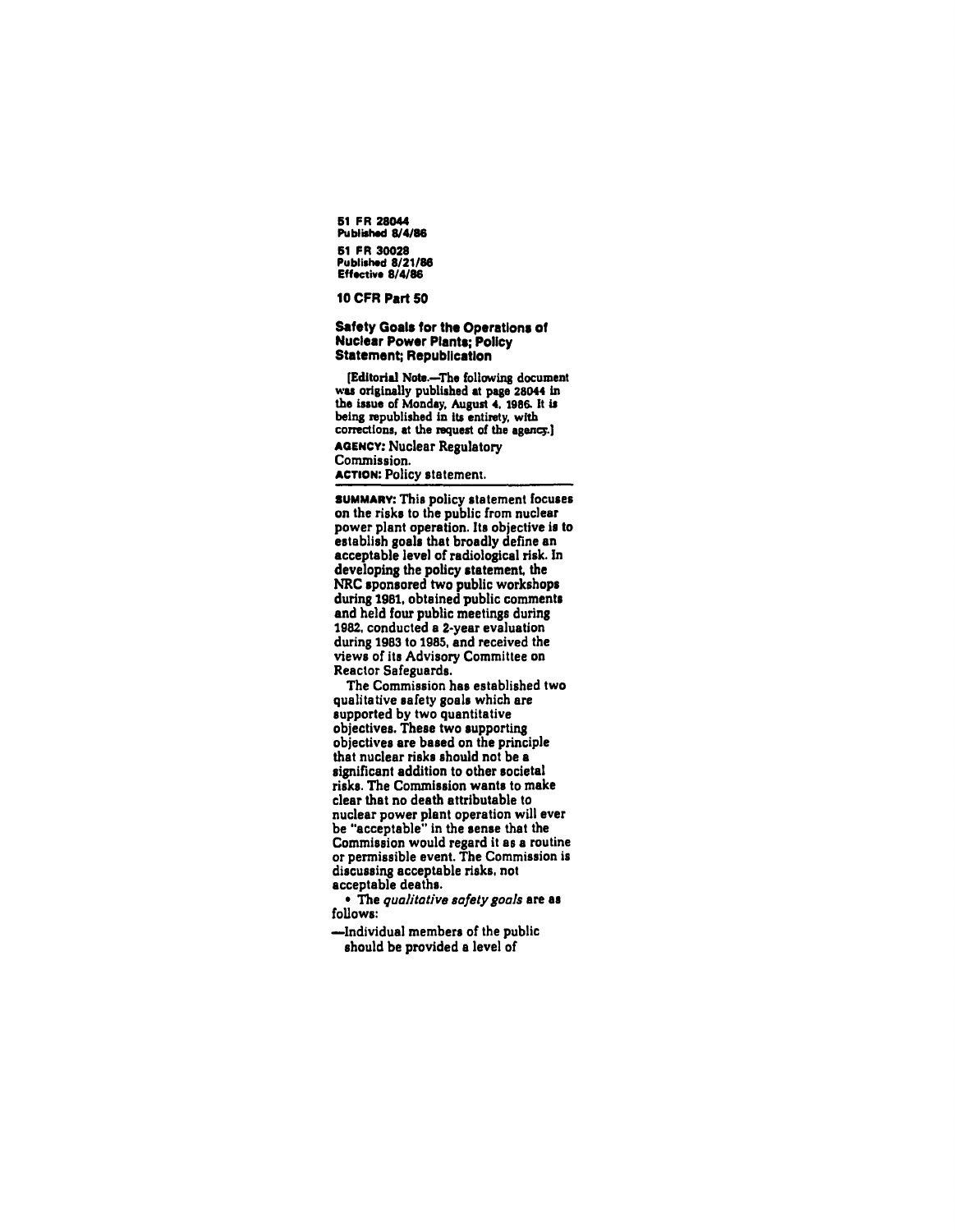protection from the consequences of nuclear power plant operation such that individuals bear no significant additional risk to life and health.

-Societal risks to life and health from nuclear power plant operation should be comparable to or less than the risks of generating electricity by viable competing technologies and should not be a significant addition to other societal risks.

• The following *quantitative objectives* are to be used in determining achievement of the above safety goals:

- -The risk to an average individual in the vicinity of a nuclear power plant of prompt fatalities that might result from reactor accidents should not exceed one-tenth of one percent (0.1 percent) of the sum of prompt fatality risks resulting from other accidents to which members of the U.S. population are generally exposed.
- near a nuclear power plant of cancer<br>fatalities that might result from nuclear power plant operation should not exceed one-tenth of one percent (0.1 percent) of the sum of cancer fatality risks resulting from all other causes.

EFFECTIVE DATE: August 4. 1936. FOR FURTHER INFORMATION CONTACT: Merrill Taylor. Regional Operations and Generic Requirements Staff. Office of the Executive Director for Operations. U.S. Nuclear Regulatory Commission. Washington. DC 20555. Telephone (301/ 492-4356).

SUPPLEMENTARY INFORMATION: The following presents the Commission's Final Policy Statement on Safety Goals for the Operation of Nuclear Power Plants:

# I. Introduction

#### A. *Purpose and Scope*

In its response to the recommendations of the President's Commission on the Accident at Three Mile Island. the Nuclear Regulatory Commission (NRC) stated that it was "prepared to move forward with an explicit policy statement on safety philosophy and the role of safety-cost tradeoffs in the NRC safety decisions." This policy statement is the result.

Current regulatory practices are believed to ensure that the basic statutory requirement. adequate protection of the public. is met. Nevertheless. current practices could be improved to provide a better means for testing the adequacy of and need for current and proposed regulatory requirements. The Commission believes more coherent and consistent regulation of nuclear power plants. a more predictable regulatory process, a public

understanding of the regulatory criteria that the NRC applies. and public confidence in the aafety of operating plants. This atatement of NRC aafety policy expreasea the Commiasion's views on the level of riska to public health and aafety that the industry ahould atrive for in its nuclear power plants.

This policy statement focuses on the risks to the public from nuclear power plant operation. These are the riska from release of radioactive materials from the reactor to the environment from normal operations as well as from accidents. The Commission will refer to these risks as the risks of nuclear power plant operation. The risks from the nuclear fuel cycle are not included in the aafety goals.

These fuel cycle risks have been considered in their own right and determined to be quite amall. They will continue to receive careful consideration. The possible effects of sabotage or diversion of nuclear material are also not presently included<br>in the safety goals. At present there is no basis on which to provide a measure of risk on these.matters. It ia the Commission's intention that everything that is needed will be done to keep these types of risks at their present very low level; and it is the Commission's expectation that efforts on thia point will continue to be auccessf\1l. With these exceptions. it is the Commission's intent that the risks from all the various initiating mechanisms be taken into account to the best of the capability of current evaluation techniques.

In the evaluation of nuclear power plant operation, the staff considers several types of releases, Current NRC practice addresses the risks to the public resulting from operating nuclear power plants. Before a nuclear power plant is licensed to operate, NRC prepares an environmental impact<br>assessment which includes an evaluation of the radiological impacts of routine operation of the plant and accidents on the population in the region around the plant site. The assessment undergoes public comment and may be extensively probed in adjudicatory hearings. For all plants licensed to operate, NRC haa found that there will be no measurable radiological impact on any member of the public from routine operation of the plant. (Reference: NRC staff calculations of radiological impact on humans contained in Final Environmental Statements for specific nuclear power plants: e.g., NUREG-0779, NUREG-0812. and NUREG-0854.)

The objective of the Commission's policy statement is to establish goals that broadly define an acceptable level ofradiological risk that might be imposed on the public as a result of

nuclear power plant operation. While this policy statement includes the risks of normal operation, as well as accidents, the Commission believes that because of compliance with Federal Radiation Council (FRC) guidance. (40 CFR Part 190), and NRC's regulations (10 CFR Part 20 and Appendix I to Part SO), small compared to the safety goals. Therefore, the Commission believes that these risks need not be routinely analyzed on a case-by-case basis in order to demonstrate conformance with the safety goals.

*B. Development of this Statement of Safety Policy-*

In developing the policy statement, the Commission solicited and benefited from the information and suggestions provided by workshop discussions. NRC-sponsored workshops were held in Palo Alto, California, on April 1-3, 1981 and in Harpers Ferry. West Virginia. on July 23-24, 1981. The first workshop addressed general issues involved in developing safety goals. The second workshop focused on a discussion paper which presented proposed safety goals. Both workshops featured discussions among knowledgeable persons drawn from industry, public interest groups. universities. and elsewhere, who represented a broad range of perspectives and disciplines.

The NRC Office of Policy Evaluation submitted to the Commission for its<br>consideration a Discussion Paper on **Safety Goals for Nuclear Power Plants** in November 1981 and a revised safety goal report in July 1982.

The Commission also took into consideration the comments and suggestions received from the public in response to the proposed Policy Statement on "Safety Goals for Nuclear Power Plants." published on February 17. 1982 (47 FR 7023). FollOWing public comment, a revised Policy Statement was issued on March 14,1983 (48 FR 10772) and a 2-year evaluation period began.

The Commission used the staff report and its recommendations that resulted from the 2-year evaluation of safety goals in developing this final Policy Statement. Additionally. the Commission had benefit of further on Reactor Safeguards (ACRS) and by senior NRC management.

Based on the results of this information, the Commission has determined that the qualitative safety goals will remain unchanged from its March 1983 revised policy statement. and the Commission adopts these as its safety goals for the operation of nuclear power plants,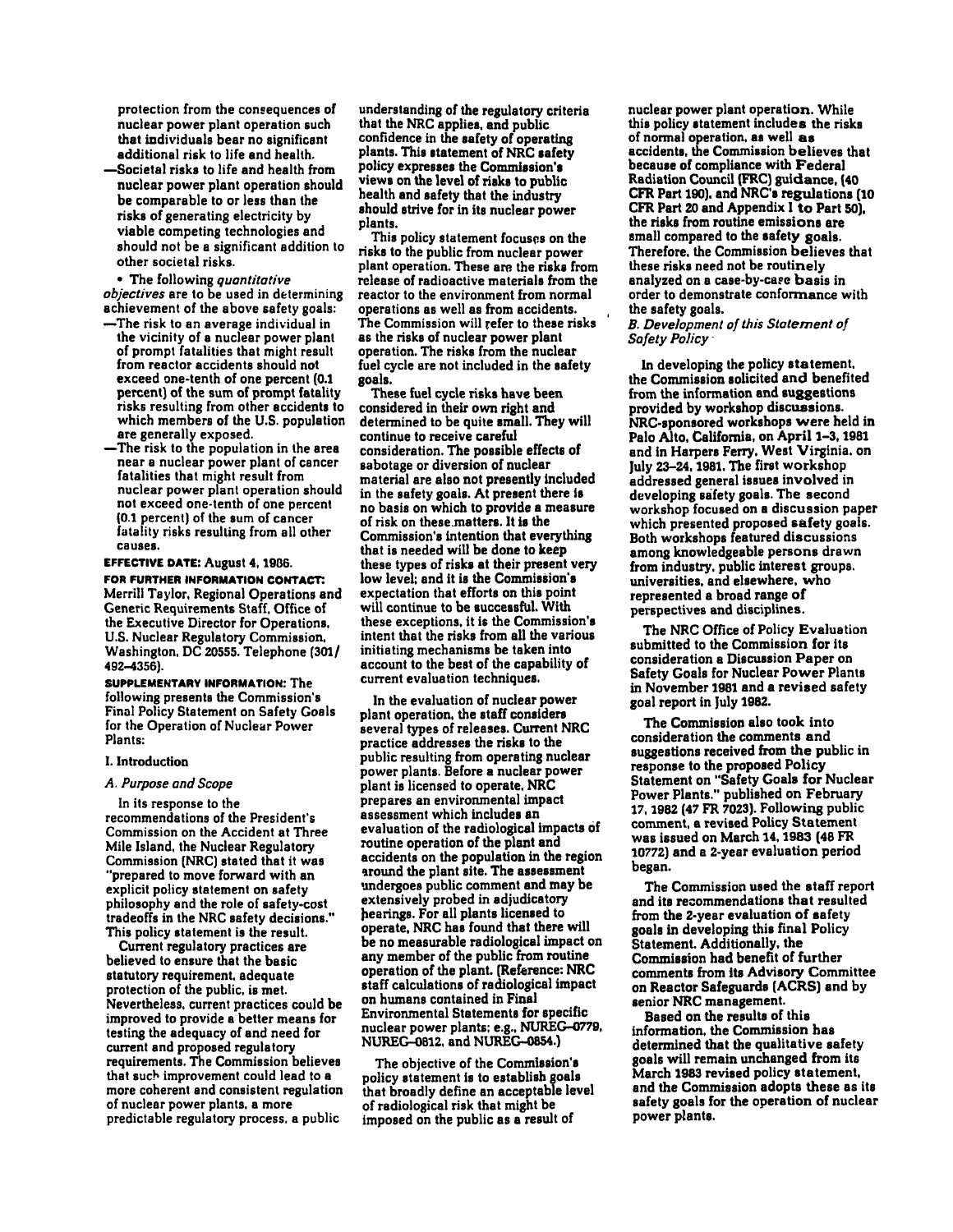## II. Qualitative Safety Goals

The Commission has decided to adopt<br>qualitative safety goals that are supported by quantitative health effects objectives for use in the regulatory decisionmaking process. The Commission's first qualitative safety goal is that the risk from nuclear power plant operation should not be a significant contributor to a person's risk of accidental death or injury. The intent is to require such a level of safety that<br>individuals living or working near nuclear power plants should be able to<br>go about their daily lives without special concern by virtue of their proximity to these plants. Thus. the Commission's first safety goal is-

*Individual members of the public should be provided a level of protection from the consequences of nuclear power plant operotion such that individuals bear no significant additional risk to life and health.* 

Even though protection of individual members of the public inherently provides substantial societal protection. the Commission also decided that a limit should be placed on the societal risks posed by nuclear power plant operation. The Commission also believes that the risks of nuclear power plant operation should be comparable to or less than the risks from other viable means of generating the same quantity of electrical energy. Thus, the Commission's second safety goal is-

*Societal risks to life and health from nuclear power plant operation should be comparable to or less than the risks of generating electricity by viable competing technologies and should not be a significant addition to other* 

The broad spectrum of expert opinion on the risks posed by electrical generation by coal and the absence of authoritative data make it impractical to calibrate nuclear safety goals by<br>comparing them with coal risks based on what we know today. However, the Commission has established the quantitative health effects objectives in such a way that nuclear risks are not a significant addition to other societal

risks.<br>Severe core damage accidents can lead to more serious accidents with the potential for life-threatening offsite release of radiation, for evacuation of members of the public, and for contamination of public property. Apart from their health and safety consequences, severe core damage accidents can erode public confidence in the safety of nuclear power and can lead to further instability and unpredictability for the industry. In order to avoid these adverse consequences, the Commission intends

to continue to pursue a regulatory program that has as its objective providing reasonable assurance. While giving appropriate consideration to the core damage accident will not occur at a U.S. nuclear power plant.

## III. Quantitative Objectives Used To Gauge Achievement of The Safety Goals

## A. *General Considerations*

The quantitative health effects objectives establish NRC guidance for public protection which nuclear plant designers and operators should strive to achieve. A key element in formulating a qualitative safety goal whose achievement is measured by quantitative health effects objectives is to understand both the strengths and limitations of the techniques by which one judges whether the qualitative safety goal has been met.

A major step forward in the development and refinement of accident risk quantification was taken in the Reactor Safety Study (WASH-1400) completed in 1975. The objective of the meaningful conclusions about the risk of nuclear accidents." The Study did not directly address the question of what level of risk from nuclear accidents was acceptable.

Since the completion of the Reactor Safety Study. further progress in developing probabilistic risk assessment and in accumulating relevant data has led to a recognition that it is feasible to begin to use quantitative safety objectives for limited purposes. However. because of the sizable uncertainties still present in the methods and the gaps in the data bese-essential elements needed to gauge whether the objectives have been achieved-the quantitative objectives should be viewed as aiming points or numerical benchmarks of performance. In particular, because of the present limitations in the state of the art of quantitatively estimating risks, the<br>quantitative health effects objectives are not a substitute for existing regulations.

The Commission recognizes the importance of mitigating the consequences of a core-melt accident and continues to emphasize features such as containment. siting in less populated areas. and emergency planning as integral parts of the defensein-depth concept associated with its accident prevention and mitigation philosophy.

# B. *Quantitative Risk Objectives*

The Commission wants to make clear at the beginning of this section that no death attributable to nuclear power plant operation will ever be "acceptable" in the sense that the

Commission would regard it as a routine<br>or permissible event. We are discussing acceptable risks. not acceptable deaths. In any fatal accident, a course of conduct posing an acceptable risk at one moment results in an unacceptable death moments later. This is true whether one speaks of driving, swimming, flying or generating electricity from coal. Each of these activities poses a calculable risk to society and to individuals. Some of those who accept the risk (or are part of a society that accepts risk) do not survive it. We intend that no such accidents will occur, but the possibility cannot be entirely eliminated. Furthermore, individual and societal<br>risks from nuclear power plants are generally estimated to be considerably less than the risk that society is now exposed to from each of the other activities mentioned above.

# *C. Health Effects-Prompt and Latent Cancer Mortality Risks*

The Commission has decided to adopt the following two health effects as the quantitative objectives concerning mortality risks to be used in determining achievement of the qualitative safety goals-

*• The risk to an average individual in the vicinity of a nuclear power plant 0/ prampt fatalities that might result fram reactor accidents should not exceed one-tenth of one percent (0.1 percent) 0/ the sum 0/ prampt fatality risks resulting fram other accidents to which members of the* u.s. *population are generally exposed.* 

*• The risk to the population in the area near a nuclear power plant of cancer fatalities that might result fram nuclear power plant operation should not exceed one-tenth* 0/ *one percent (0.1 percent) of the Bum of cancer fatality risks resulting fram all other causes.* 

The Commission believes that this ratio of 0.1 percent appropriately reflects both of the qualitative goals—to provide<br>that individuals and society bear no significant additional risk. However, this does not necessarily mean that an -additional risk that exceeds 0.1 percent would by itself constitute a significant additional risk. The 0.1 percent ratio to other risks is low enough to support an expectation that people living or working near nuclear power plants would have no special concern due to the plant's proximity.

The average individual in the vicinity of the plant is defmed as the average individual biologically (in terms of age and other risk factors) and locationally who resides within a mile from the plant site boundary. This means that the average individual ia found by accumulating the estimated individual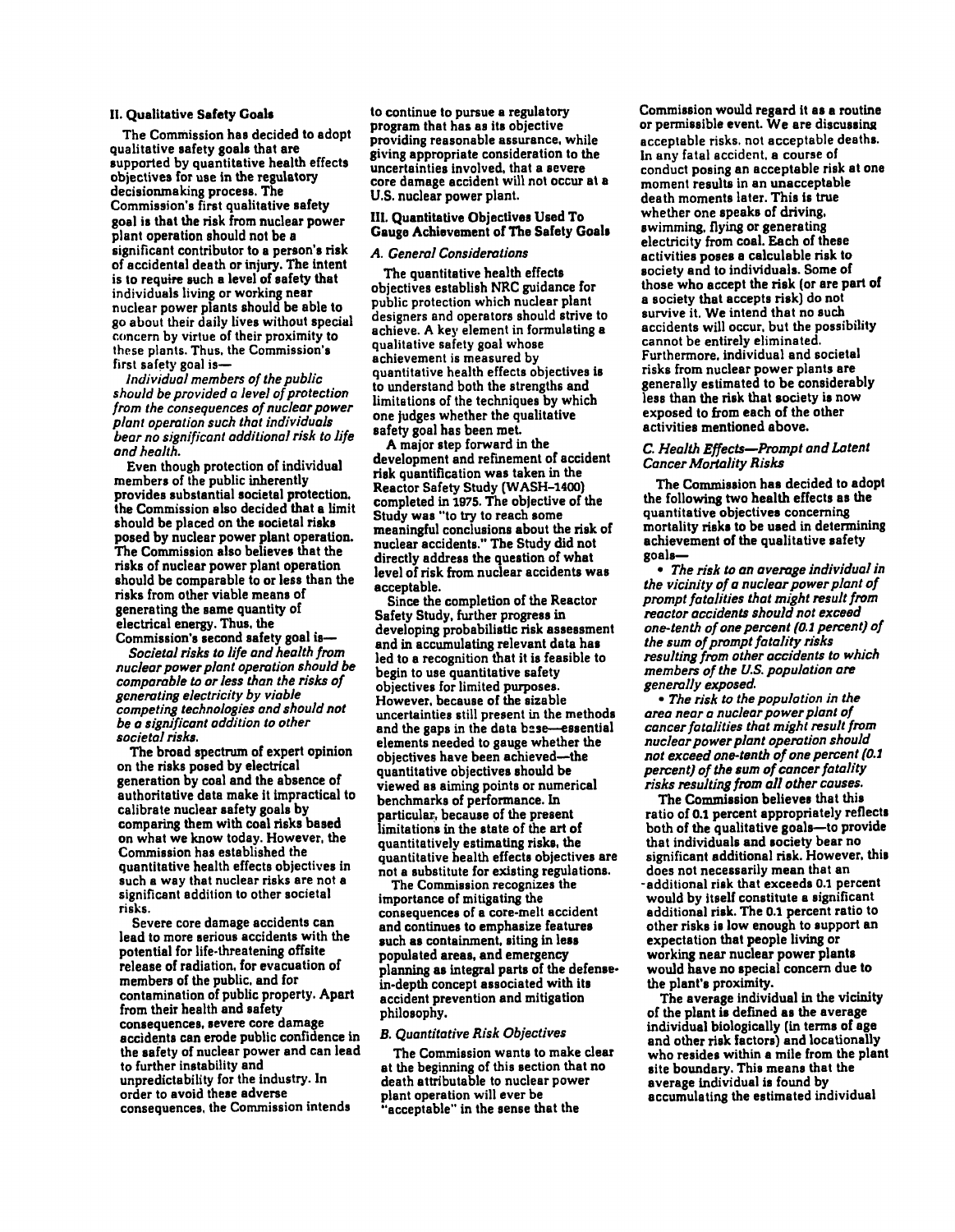risks and dividing by the number of individuals residing in the vicinity of the plant.

In applying the objective for Individual risk of prompt fatality. the Commission haa defined the vicinity as the area within 1 mile of the nuclear power plant site boundary. since calculations of the consequences of major reactor accidents suggest that individuals within a mile of the plant site boundary would generally be subject to the greatest risk of prompt<br>death attributable to radiological causes. If there are no individuals residing within a mile of the plant boundary. an individual should. for evaluation purposes, be assumed to reside 1 mile from the site boundary.

In applying the objective for cancer fatalities aa a population guideline for individuals in the area near the plant. the Commission has defined the population generally considered subject to significant risk aa the population within 10 miles of the plant site. The bulk of significant exposures of the population to radiation would be concentrated within this distance. and thus this is the appropriate population for comparison with cancer fatality risks from all other causes. This objective would ensure that the estimated<br>increase in the risk of delayed cancer fatalities from all potential radiation releases at a typical plant would be no more than a small fraction of the year-<br>to-year normal variation in the expected cancer deaths from nonnuclear causes.<br>Moreover, the prompt fatality objective for protecting individuals generally provides even greater protection to the population as a whole. That ia. if the quantitiative objective for prompt fatality ia met for individuals in the immediate vicinity of the plant. the estimated risk of delayed cancer fatality to persons within 10 miles of the plant and beyond would generally be much<br>lower than the quantitative objective for cancer fatality. Thus, compliance with the prompt fatality objective applied to individuals close to the plant would generally mean that the aggregate number of times lower than it would be if compliance with just the objective applied to the population as a whole were involved. The distance for taken as 50 miles in the 1983 policy statement. The change to 10 miles could be viewed to provide additional protection to individuals in the vicinity of the plant, although analyses indicate that this objective for cancer fatality will not be the controlling one. It also provides more representative societal

protection. since the risk to the people beyond 10 miles will be less than the risk to the people within 10 milea.

#### IV. Treatment of Uncertainties

The Commission is aware that uncertainties are not caused by use of quantitative methodology in decisionmaking but are merely highlighted through use of the quantification process. Confidence in the use of probabilistic and risk assessment techniques has steadily improved since the time these were used in the Reactor Safety Study. In fact. through use of quantitative techniques. important uncertainties have been and continue to be brought into better focus and may even be reduced compared to those that would remain with sole reliance on deterministic decisionmaking. To the extent practicable. the Commission intends to ensure that the quantitative techniques used for regulatory decisionmaking take into account the potential uncertainties that exist so that an estimate can be made on the confidence level to be

ascribed to the quantitative results.<br>The Commission has adopted the use of mean estimates for purposes of implementing the quantitative objectives of this safety goal policy (i.e., the mortality risk objectives). Use of the mean estimates comports with the customary practices for cost-benefit analyses and It Is the correct usage for purposes of the mortality risk comparisons. Use of mean estimates does not however resolve the need to quantify (to the extent reasonable) and understand those important uncertainties involved in the reactor accident risk predictions. A number of uncertainties (e.g., thermal-hydraulic assumptions and the phenomenology of core-melt progression. fission product release and transport. and containment a direct lack of severe accident experience or knowledge of accident phenomenology along with data related to probability distributiona.

In such a situation. It is neceasary that proper attention be given not only to the range of uncertainty surrounding probabilistic estimates. but also to the phenomenology that most influences the uncertainties. For this reason. sensitivity studies should be performed to determine those uncertainties most important to the probabilistic estimates. The results of sensitivity of studies should be displayed showing. for example. the range of variation together<br>with the underlying science or engineering assumptions that dominate this variation. Depending on the decision needs. the probabilistic results

should also be reasonably balanced and supported through use of deterministic<br>arguments. In this way, judgements can be made by the decisionmaker about the degree of confidence to be given to these estimates and assumptions. This is a key part of the process of determining the degree of regulatory conservatism that may be warranted for particular decisions. This defense-in-depth<br>approach is expected to continue to ensure the protection of public health and safety.

# V. Guidelines For Regulatory Implementation

The Commission approves use of the qualitative safety goals. including use of the quantitative health effects objectives in the regulatory decisionmaking process. The Commission recognizes that the safety goal can provide a useful tool by which the adequacy of regulations or regulatory decisions<br>regarding changes to the regulations can be judged. Likewise, the safety goals<br>could be of benefit in the much more difficult task of assessing whether existing plants. designed. constructed and operated to comply with past and current regulations. conform adequately with the intent of the safety goal policy.

However, in order to do this, the staff<br>will require specific guidelines to use as a basis for determining whether a level of safety ascribed to a plant is consistent with the safety goal policy. As a separate matter. the Commission inter.ds to review and approve guidance to the staff regarding such determinations. It is currently envisioned that this guidance would<br>address matters such as plant performance guidelines, indicators for operational performance. and guidelines This guidance would be derived from additional studies conducted by the staff and resulting in recommendations to the Commission. The guidance would be based on the following general performance suideline which is proposed by the Commission for further staff examination-

*Consistent with the traditional defense-in-depth approach and the occident mitigation philosophy requiring reliable psrfonnonce of containment system ••* the *overall mean frequency of a large release of rodioactive materials to the environment from a reactor accident should be less than* 1 *;n 1.000.000 per year of reactor operotion.* 

To provide adequate protection of the public health and safety. current NRC regulations require conservatism in design. construction. testing. operation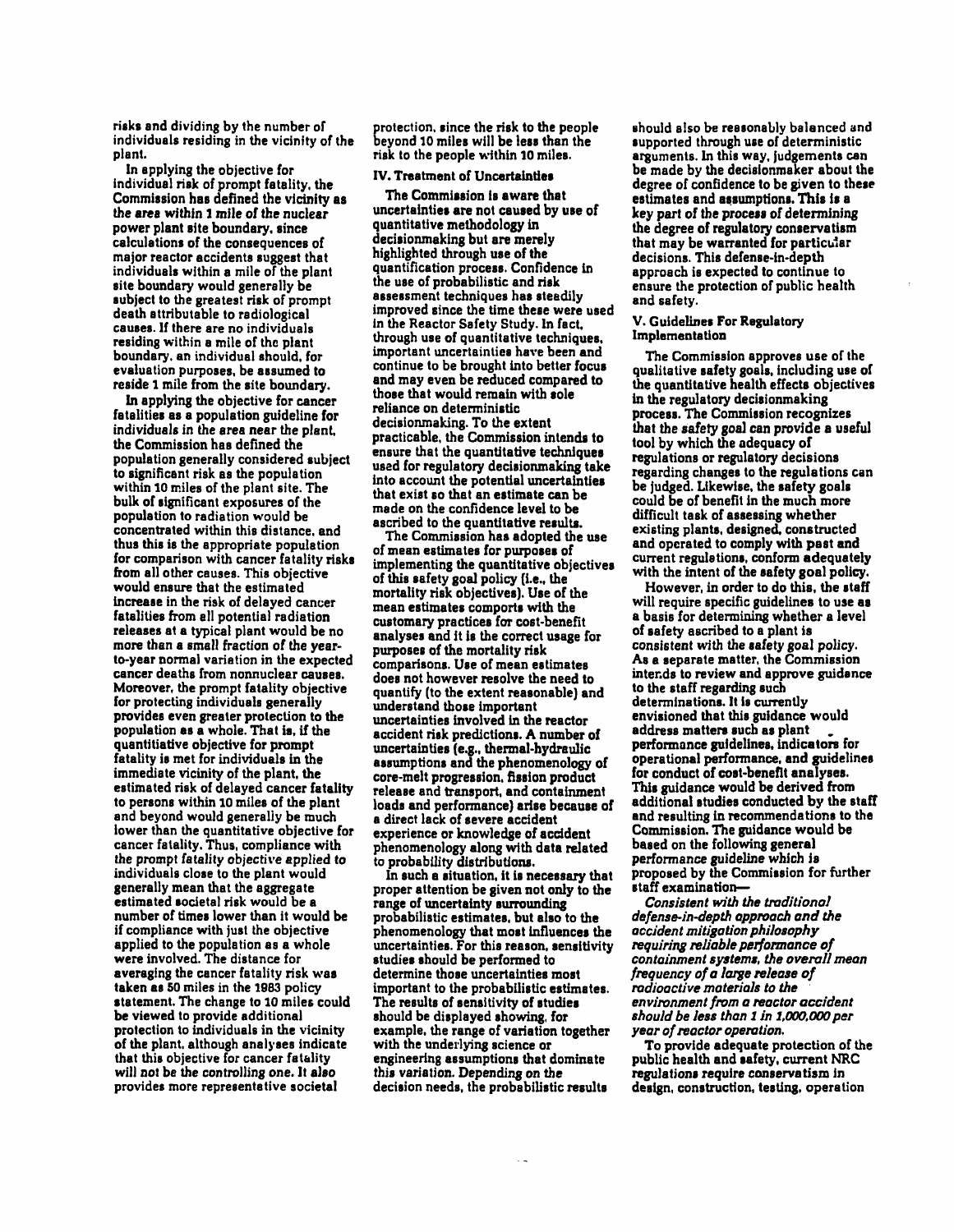and maintenance of nuclear power plants. A defense-in-depth approach has been mandated in order to prevent accidents from happening and to mitigate their consequences. Siting in less populated areas is emphasized. Furthermore, emergency response capabilities are mandated to provide additional defense-in-depth protection to the surrounding population.

These safety goals and these implementation guidelines are not meant as a substitute for NRC's regulations and do not relieve nuclear power plant permittees and licensees frem complying with regulations. Nor are the safety goals and these implementation guidelines in and of themselves meant to serve as a sole basis for licensing decisions. However, if pursuant to these guidelines, information is developed that is applicable to a particular licensing decision, it may be considered as one factor in the licensing decision.

The additional views of Commissioner Asselstine and the separate views of Commissioner Bemthal are attached.

Dated at Washington. DC. this 30th day of July 1986.

For the Nuclear Regulatory Commission. Lando W. Zech, Jr.,

#### *Chairman.*

## Additional Views by Commissioner Asselstine on the Safety Goal Policy Statement

The commercial nuclear power industry started rather slowly and cautiously in the early 1960's. By the late 1960's and early 1970's the growth of the industry reached a feverish pace. New orders were coming in for regulatory review on almost a weekly basis. The result was the designs of the plants outpaced operational experience and the development of safety standards. As experience was gained in operational characteristics and in safety reviews, safety standards were developed or modified with a general trend toward stricter requirements. Thus, in the early 1970's, the industry demanded to know "how safe is safe enough." In this Safety Goal Policy Statement, the Commission is reaching a first attempt at answering the question. Much credit should go to Chairman Palladino's efforts over the past 5 years to develop this policy statement. I approve this policy statement but believe it needs to go further. There are four additional aspects which should have been addressed by the policy statement.

## Containment Performance

First, I believe the Commission should have developed a policy on the relative

emphasis to be given to accident prevention and accident mitigation. Such guidance is necessary to ensure that the principle of defense-in-depth is maintained. The Commission's Advisory Committee on Reactor Safeguards has repeatedly urged the Commission to do so. As a step in that direction, I offered for Commission consideration the following containment performance criterion:

In order to assure a proper balance between accident prevention and accident mitigation, the mean frequency of containment failure in the event of a severe core damage accident should be less than 1 in 100 severe core damage accidents.

Since the Chemobyl accident, the nuclear industry has been trying to distance itself from the Chemobyl accident on the basis of the expected performance of the containments around the U\_S. power reactors. Unfortunately, the industry and the Commission are unwilling to commit to a level of performance for the containments.

The argument has been made that we do not know how to develop containment performance criteria (accident mitigation) because core meltdown phenomena and containment response thereto are very complex and involve substantial uncertainties. On the other hand, to measure how close a plant comes to the quantitative guidelines contained in this policy statement and to perform analyses required by the Commission's backfit rule, one must perform just those kinds of analyses. I find these positions inconsistent.

The other argument against a containment performance criterion is that such a standard would overspecify the safety goal. However. a containment performance objective is an element of ensuring that the principle of defense-indepth is maintained. Since we cannot rule out core meltdown accidents in the foreseeable future, given the current level of safety, I believe it unwise not to establish an expectation on the performance of the final barrier to a substantial release of radioactive materials to the environment. given a core meltdown.

# General Performance Guidoline

While I have previously supported an objective of reducing the risks to an as low as reasonably achievable level, the general performance guideline articulated in this policy (i.e.,  $\ldots$  the overall mean frequency of a large releaae of radioactive materials to the environment from a reactor accident should be less than 1 in 1,000,000 per year of reactor operation.") is a suitable

compromise. 1 believe it is an objective that is consistent with the recommendations of the Commission's chief safety officer and our Director of Research, and past urgings of the Advisory Committee on Reactor Safeguards. Unfortunately, the Commission stopped short of adopting this guideline as a performance objective in the policy statement, but I am encouraged that the Commission is willing at least to examine the possibility of adopting it. Achieving such a standard coupled with the containment performance objective given above would go a long way toward ensuring that the operating reactors successfully complete their useful lives and that the nuclear option remains a viable component of the nation's energy mix.

In addition to preferring adoption of this standard now, 1 also believe the Commission needs to define a "large release" of radioactive materials. I would have defined it as "a release that would result in a whole body dose of 5 rem to an individual located at the site boundary." This would be consistent with the EPA's emergency planning Protective Action Guidelines and with the level proposed by the NRC staff for defining an Extraordinary Nuclear Occurrence under the Price-Anderson Act. In adopting such a definition, the Commission would be saying that its more than a 1 in 1,000,000 chance per year that the public would have to be evacuated from the vicinity of a nuclear reactor and that the waiver of defenses provisions of the Price-Anderson Act would be invoked. I believe this to be an appropriate objective in ensuring thai there is no undue risk to the public health and safety associated with nuclear power.

## Cost-Benefit Analyses

I believe it is long overdue for the Commission to decide the appropriate way to conduct cost-benefit analyses. The Commission's own regulations require these analyses, which play a substantial role in the decisionmaking on whether to improve safety. Yet, the Commission continues to postpone addressing this fundamental issue.

# Future Reactors

In my view, this safety goal policy statement has been developed with a steady eye on the apparent level of safety already achieved by most of operating reactors. That level has been arrived at by a piecemeal approach to designing, constructing and upgrading of the plants over the years as experience